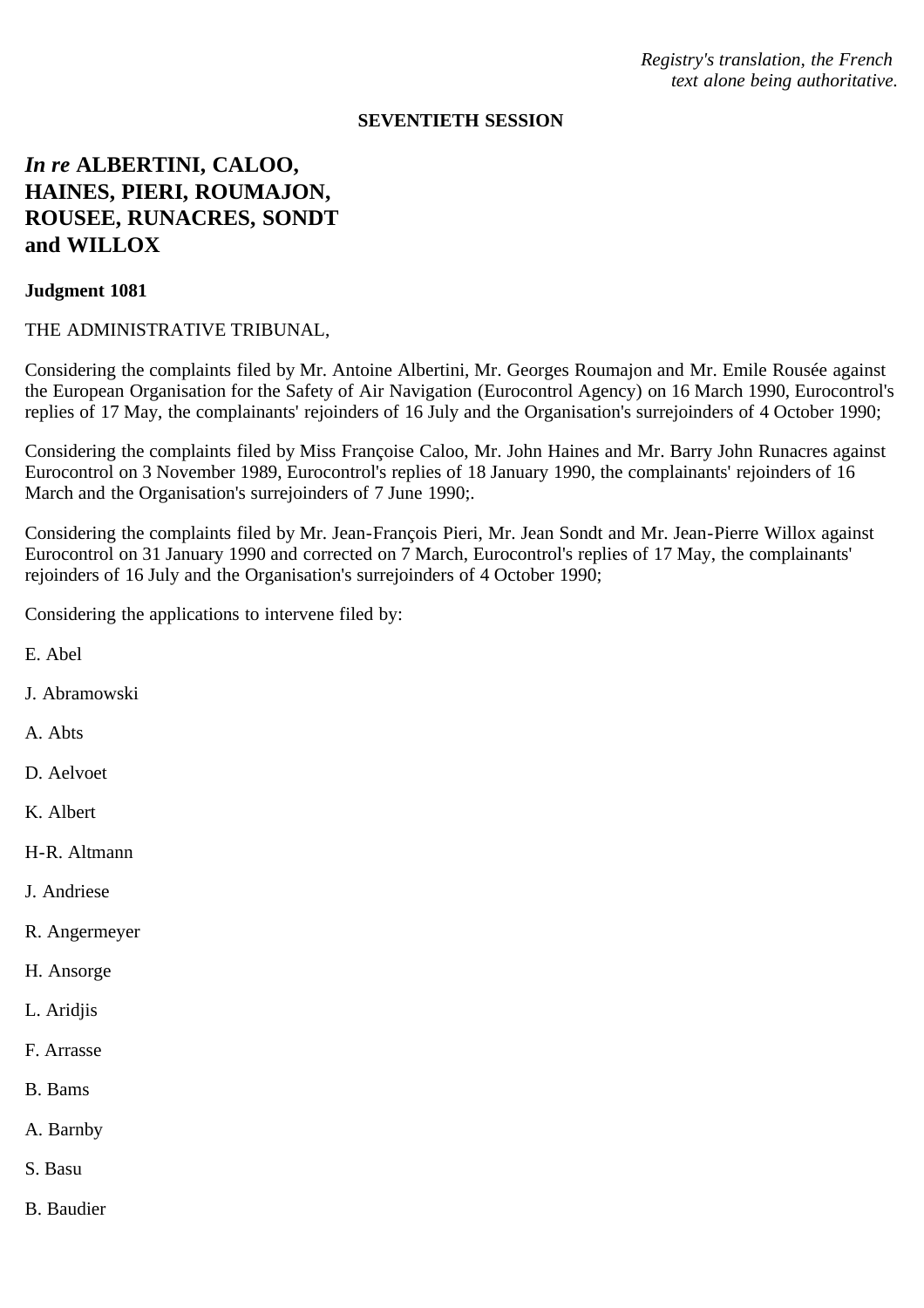- M. Baudot-Zimmer
- J. Beaufils
- H-W. Becker
- J. Beckers
- B. Bedetti
- V. Begault
- P. Behier
- J. Beishuizen
- D. Bell
- B. Berecq
- H. Bergevoet
- G. Bernard
- J. Berthommier
- M. Besson
- J. Beyer
- M. Biardeau
- F. Bidaud
- N. Bisdorff
- R. Blau
- L. Bleyens
- B. Bocquillon
- J. Bodar
- B. Boerrigter
- P. Boland
- H-J. Bolz
- C. Bonadio
- A. Bonne
- H. Bons
- F. Bontems
- J. Boots
- A. Booy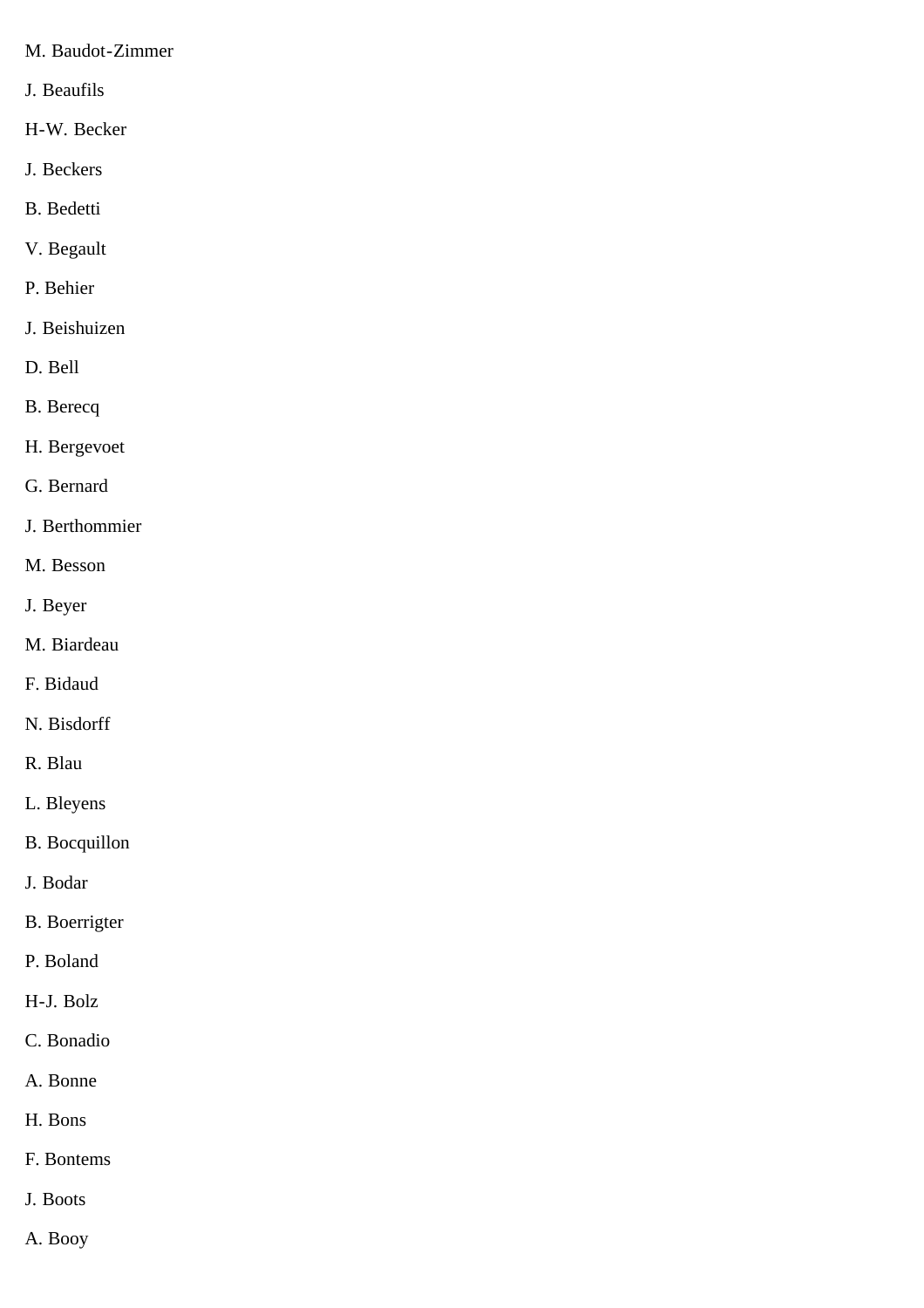- R. Borré
- M. Borsu
- A. Bos
- J. Bouillier-Oudot
- J. Bralet
- R. Braun
- C. Breeman
- C. Breeschoten
- M. Bremmers
- T. Brennan
- O. Brentener
- V. Brown
- L. Brozat
- M-N. Brun
- H. Buck
- W. Buckschewski
- A. Bulfon
- H. Burgbacher
- M. Campion
- R. Carmienke
- F. Carrara
- F. Carson
- B. Cassaignau
- L. Cassart
- M. Castenmiller
- R. Celis
- L. Charon
- R. Charpantier
- C. Chauveau
- M. Chauvet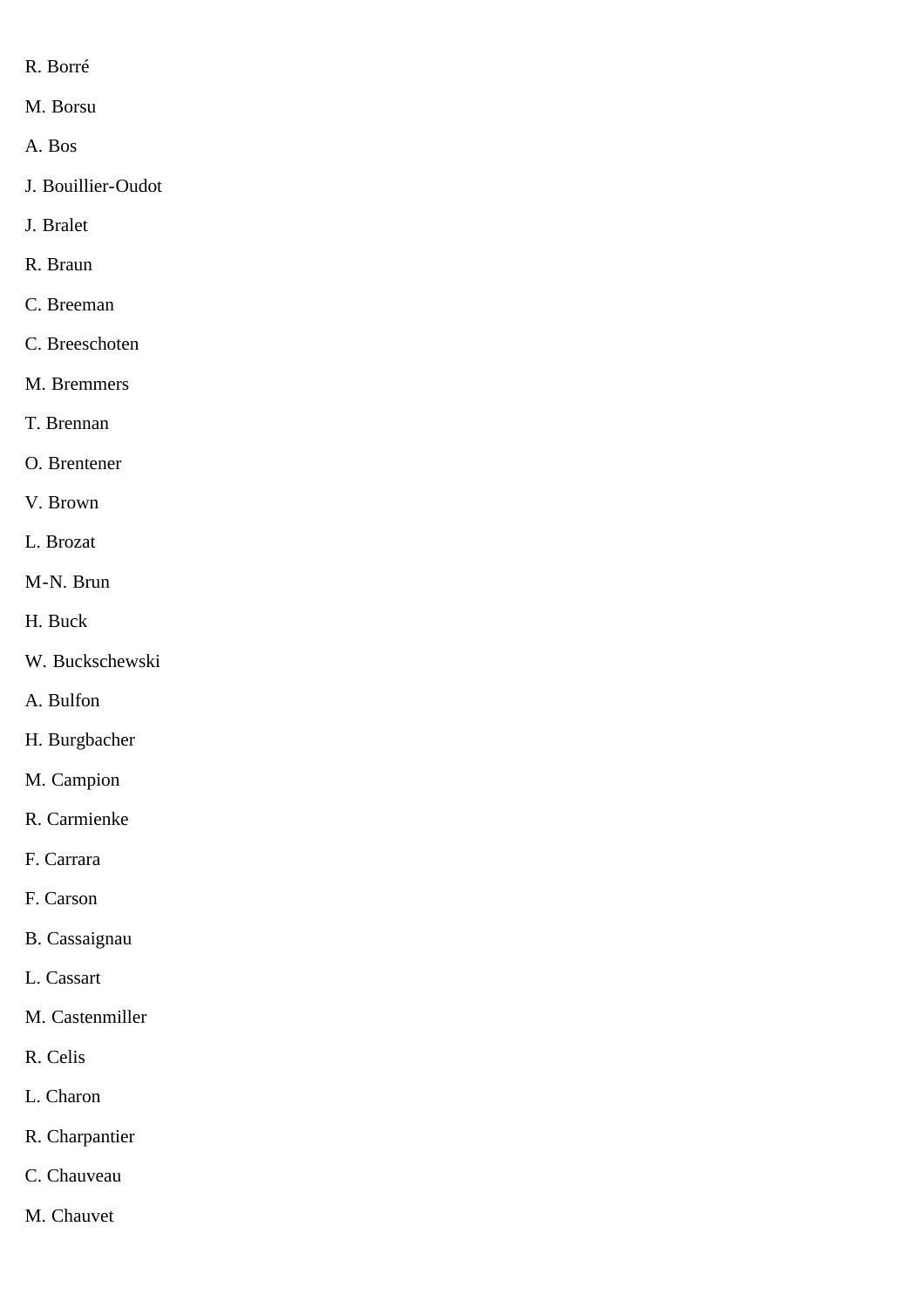- N. Chichizola
- P. Chudant
- A. Claes
- W. Claessens
- L. Clarke
- N. Clarke
- G. Coatleven
- C. Collignon
- J. Collignon
- M. Coolen
- E. Corsius
- J-M. Cosyns
- B. Cox
- P. Cracco
- P. Crick
- A. Cuveliers
- H. Czech
- P. D'Haese
- M. Da Silva
- C. Dagneau
- F. Dahlbuedding
- F. Daly
- D. Danaux
- L. Danby
- H. Dander
- B. Darke
- H. David
- P. David
- A. Davister
- V. Day
- J. De Beurs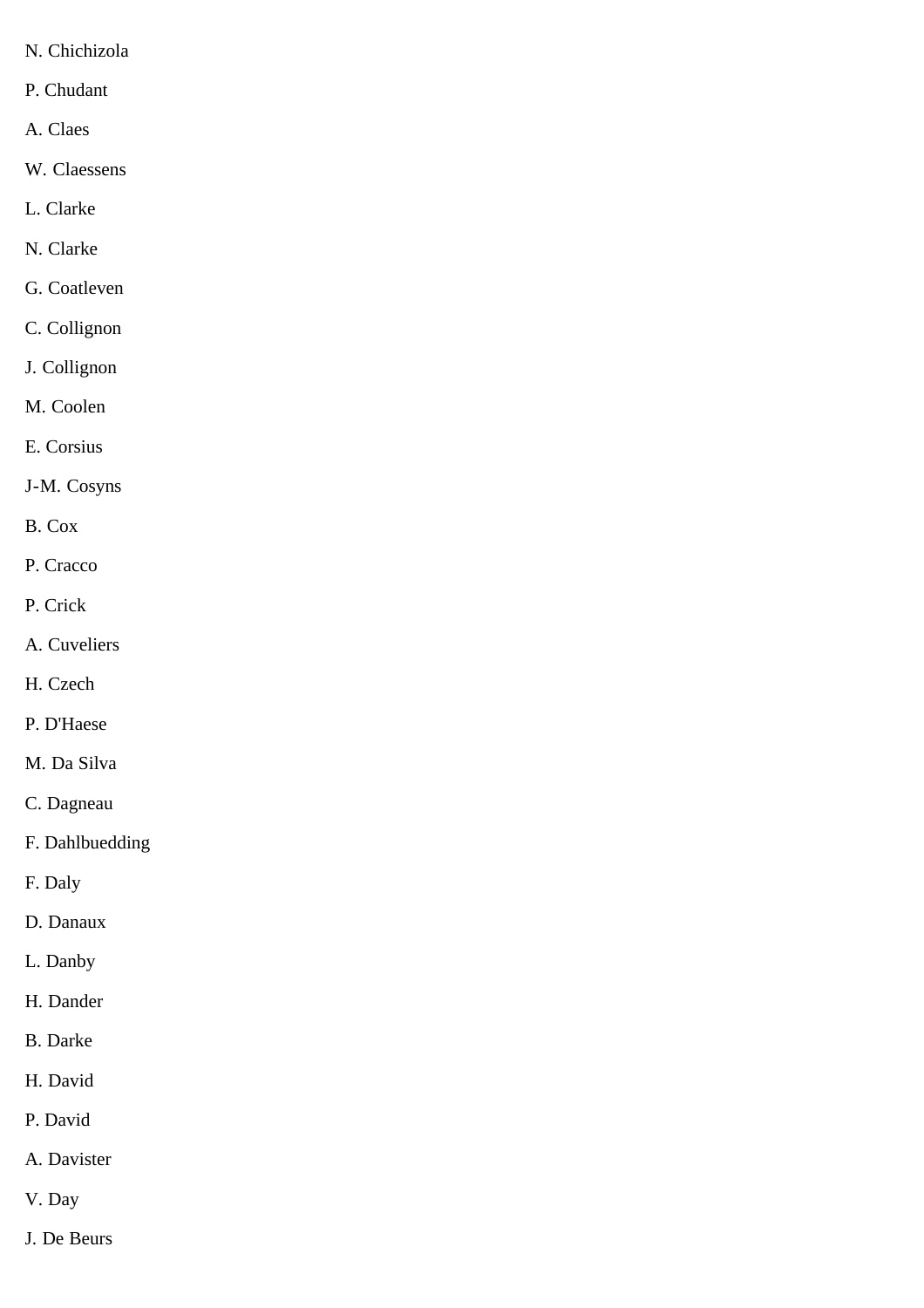- W. De Boer
- J-M. De Boever
- P. De Groote
- J. De Keukelaere Meyer
- P. De La Haye
- J. De Lange
- M. De Ligne
- W. De Love
- A. De Monte
- J. De Poorter
- I. De Riemaeker Luppens
- L. De Schepper
- A. De Vos
- J. De Winter
- P. De Zeeuw
- J-M. Debouny
- G. Debruyn
- J. Decarnière
- J-M. Dechelle
- C. Degenaar
- J. Degrand
- R. Dehouwer
- H. Delachaux
- J. Delwarte
- P. Demelinne
- J. Demesmaeker
- W. Depouillon
- J. Dessart
- E-M. Deter
- F. Detienne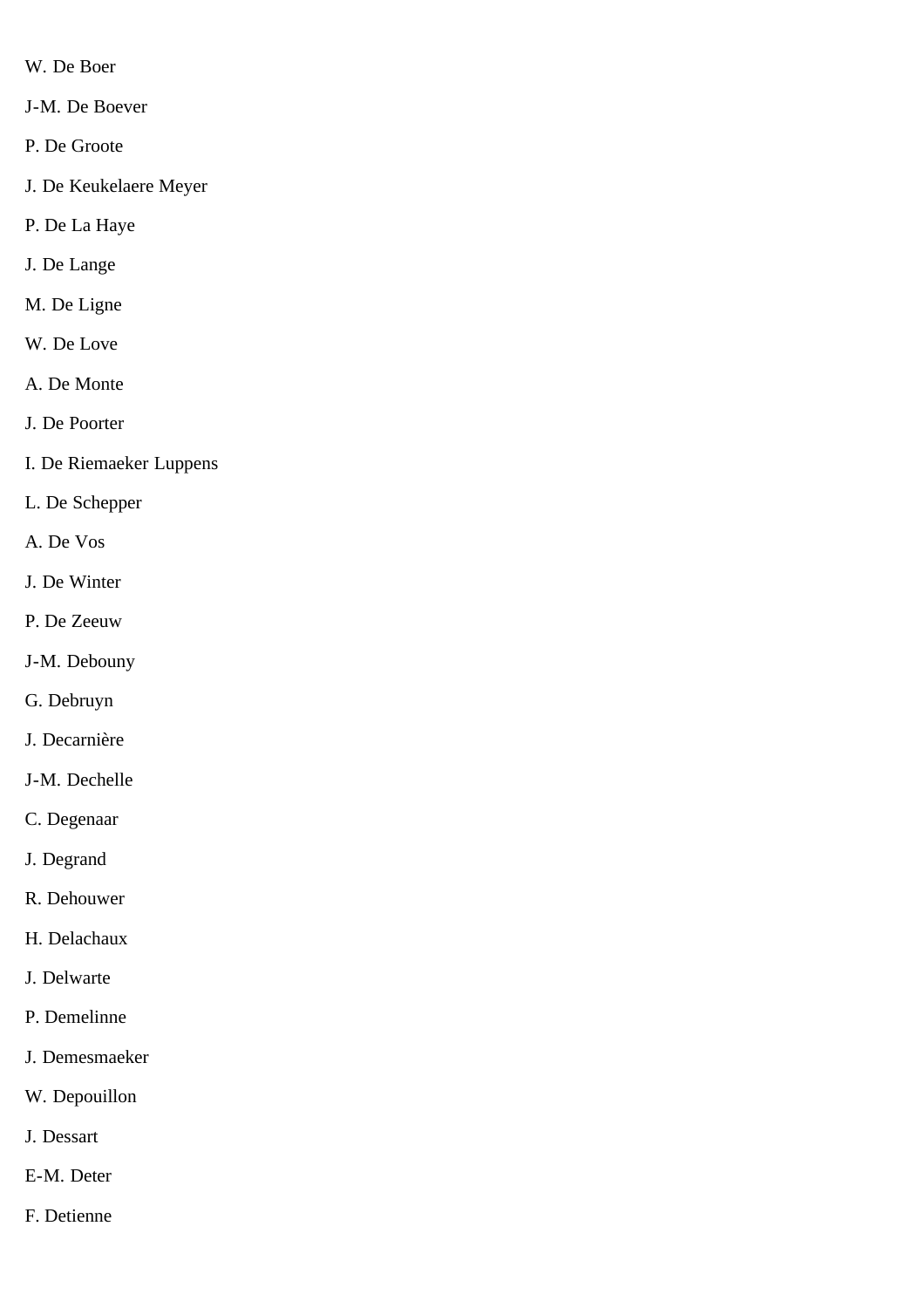- F. Devillières
- H. Devry
- V. Dick
- J. Dickmann
- K. Dittmar
- D. Doerr
- P. Domogala
- J. Dos Santos
- J. Douplat
- J. Doyle
- L. Driessen
- G. Drost
- E. Dubiel
- S. Dubuisson
- D. Dugailliez
- F. Dufier
- F. Dupont
- M. Durasse
- R. Ebs
- U. Eckert
- C. Edeb
- D. Edgerton
- P. Emering
- R. Engels
- H. Englmeier
- A. Enright
- R. Erdmann
- C. Esslemont-Richez
- I. Evans
- R. Evans
- H. Evers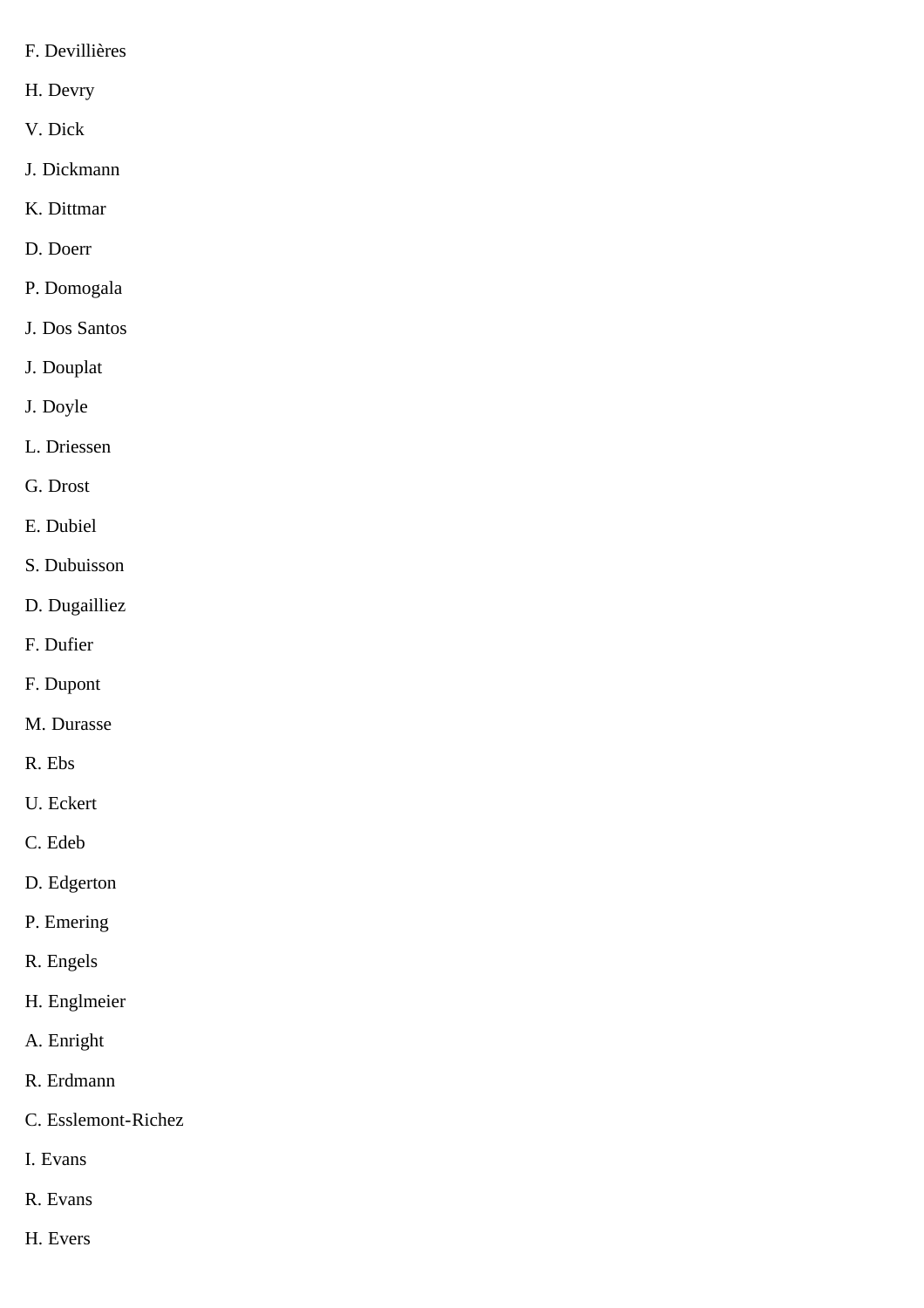- H-J. Exner
- T. Fagulha
- G. Fairfax Jones
- M. Falk
- G. Falkenstein
- J. Falkingham
- Y. Fauchot
- F. Faurens
- U. Feldner
- A. Feyder
- R. Feyens
- J. Fiers
- R. Fisch
- J-L. Flament
- P. Flick
- J-P. Florent
- B. Flynn
- M. Fontaine
- G. Fortin
- J. Fortin
- J-P. François
- Y. François
- G. Frank
- G. Frost
- J. Frusch
- C. Fuchter
- G. Gabas
- C. Galeazzi (Goetz)
- M-T. Garzend
- G. Gaveau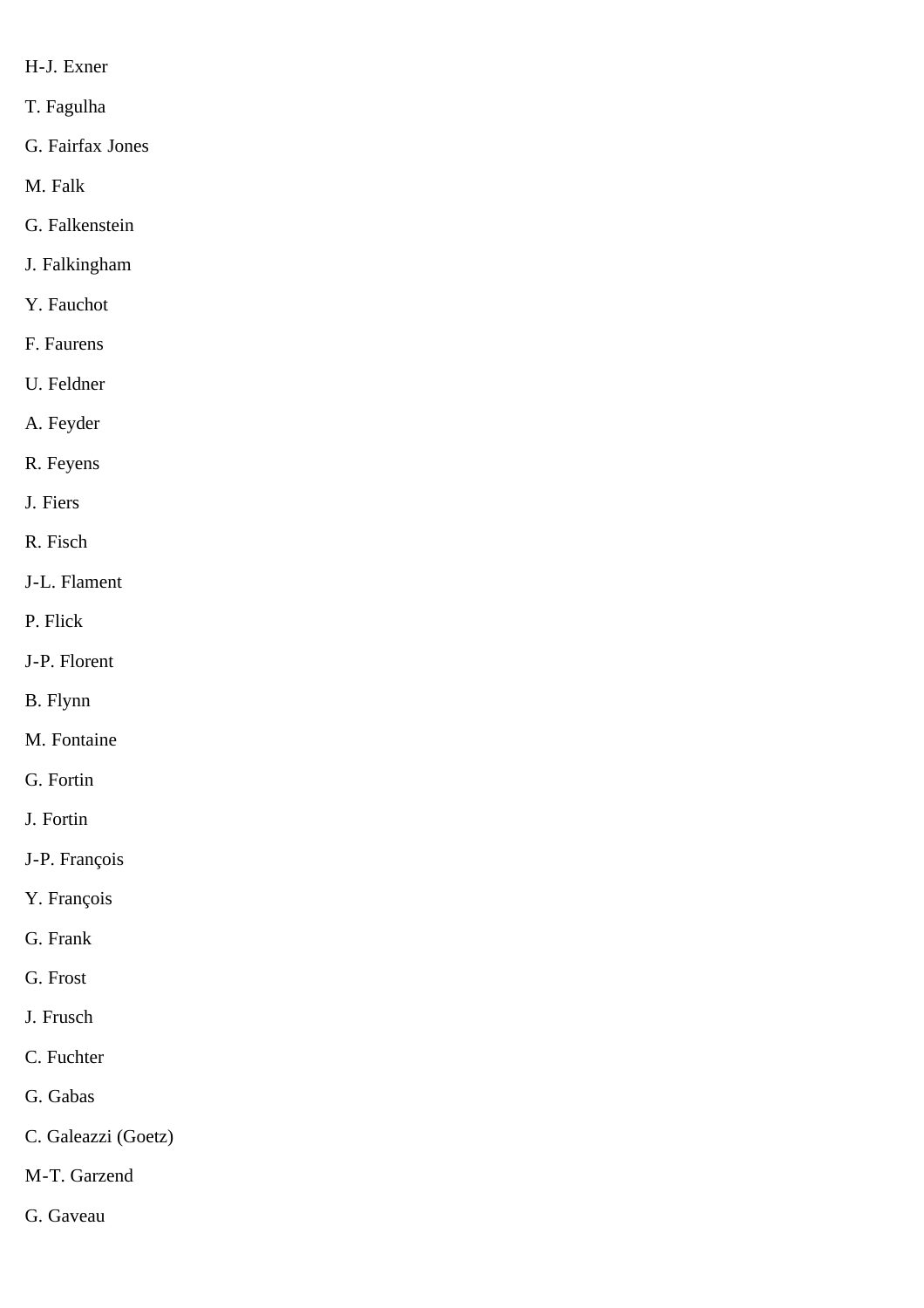- G. Gaydoul
- F. Gehl
- O. Geigner
- A. Geirnaert
- R. Geldhof
- M. Gérard
- M. Germans
- L. Geurten
- M-T. Gilles
- R. Gillis
- K. Glover
- J. Godde
- H. Goettling
- W. Goettlinger
- I-D. Goossens
- D. Gordon
- W. Gorlier
- L. Gotting
- M-J. Graas
- M. Grebien
- W. Gribnau
- R. Grimmer
- E. Groschel
- A. Gruenewaelder
- M-T. Guérin
- I. Guild
- T. Guldemont
- B. Gundermann
- A. Guyot
- K. Haage
- W. Haarmann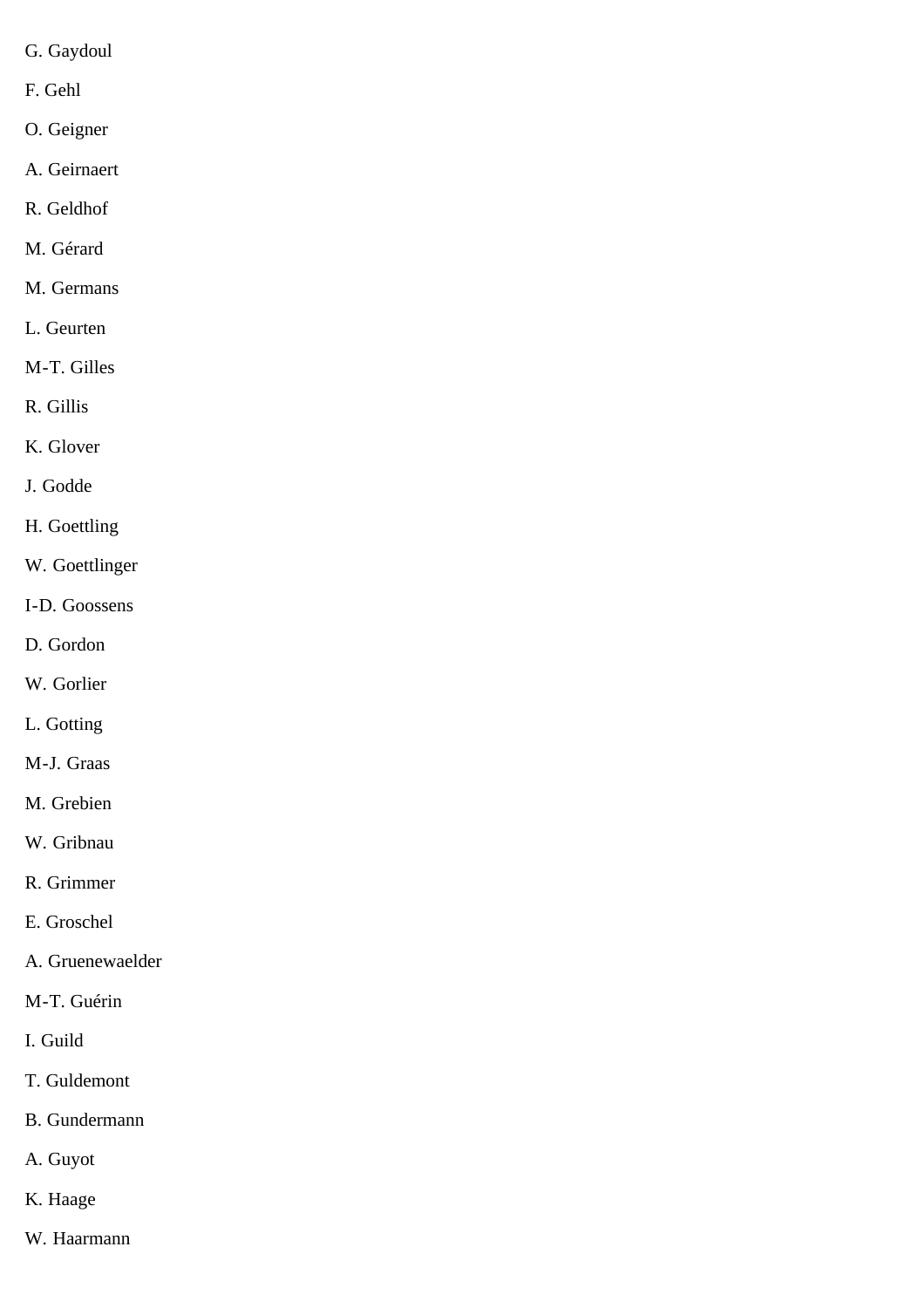- E. Haas
- H-J. Habel
- J. Haine
- W. Handke
- J. Handschuh
- C. Hantz
- G. Harel
- H. Hauer
- D. Hedley
- H. Heepke
- J. Hein
- G. Heinz
- J. Heller
- G. Hembise
- G. Henot
- G. Hepke
- E. Heppner
- H. Herbert
- H. Hering
- H-J. Hermanns
- M. Hervot (Hoss)
- R. Hess
- M. Hitchcock
- E. Hochstein
- G. Hody
- H-J. Hoeld
- E. Hofmann
- W. Holtmann
- G. Horsman
- G. Hostyn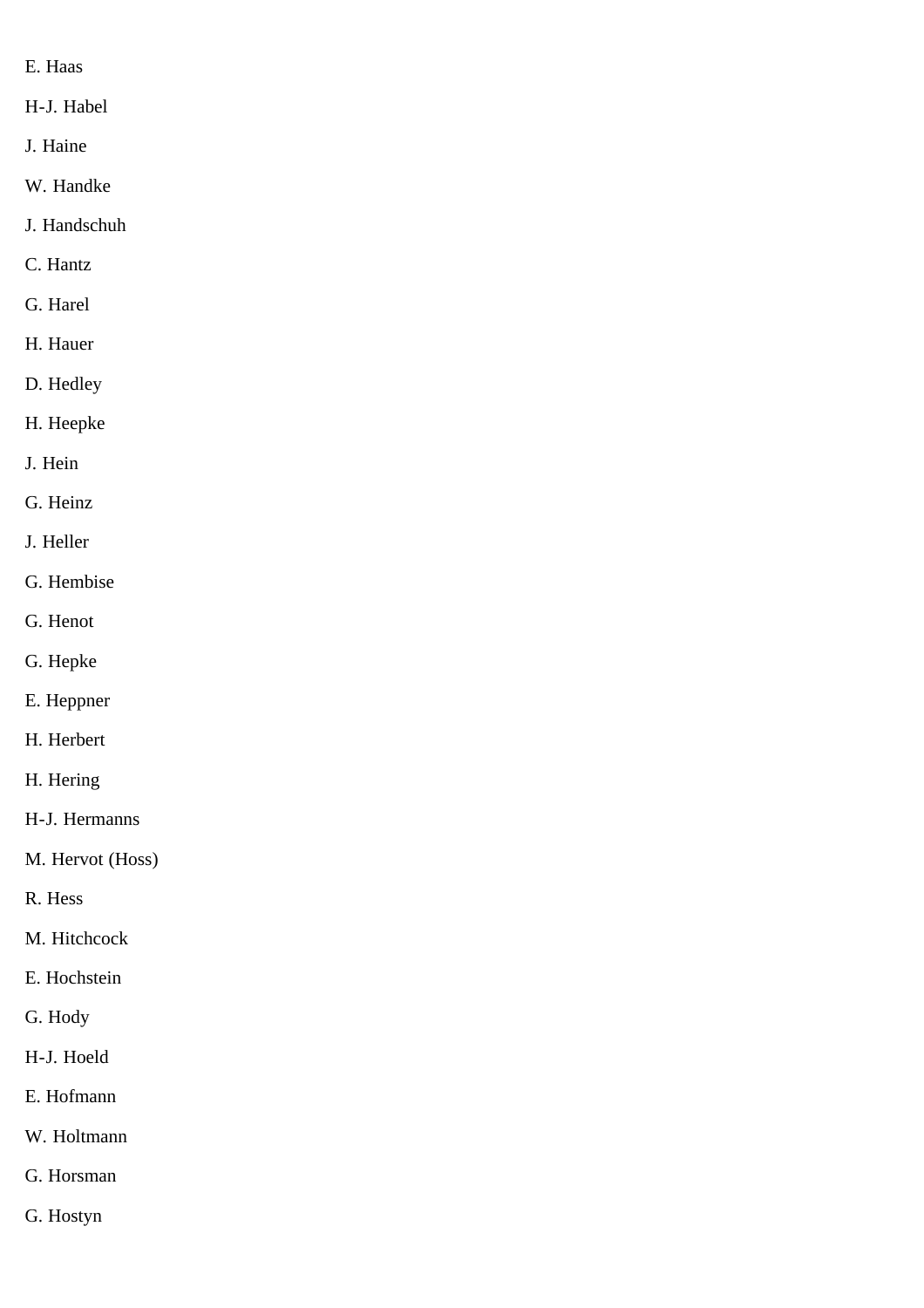- J. Hougardy
- E. Huebsch
- H. Huizer
- P. Hunt
- Marcel Jacobs
- Matheus Jacobs
- W. Jagemann
- E. Jamez
- R. Janssens
- S. Janssens-Verreth
- R. Jenyns
- M. Jenz
- R. Johnson
- F. Joris
- A. Jourdain
- K-D. Jung
- P. Kaisin
- A. Kalkhoven
- H. Kaltenhauser
- G. Karran
- L. Kelly
- N. Kieffer
- W. Klaes
- G. Klawitter
- H. Klos
- U. Kluvetasch
- T. Knauss
- J. Koch
- H. Koot
- W. Koper
- F. Krella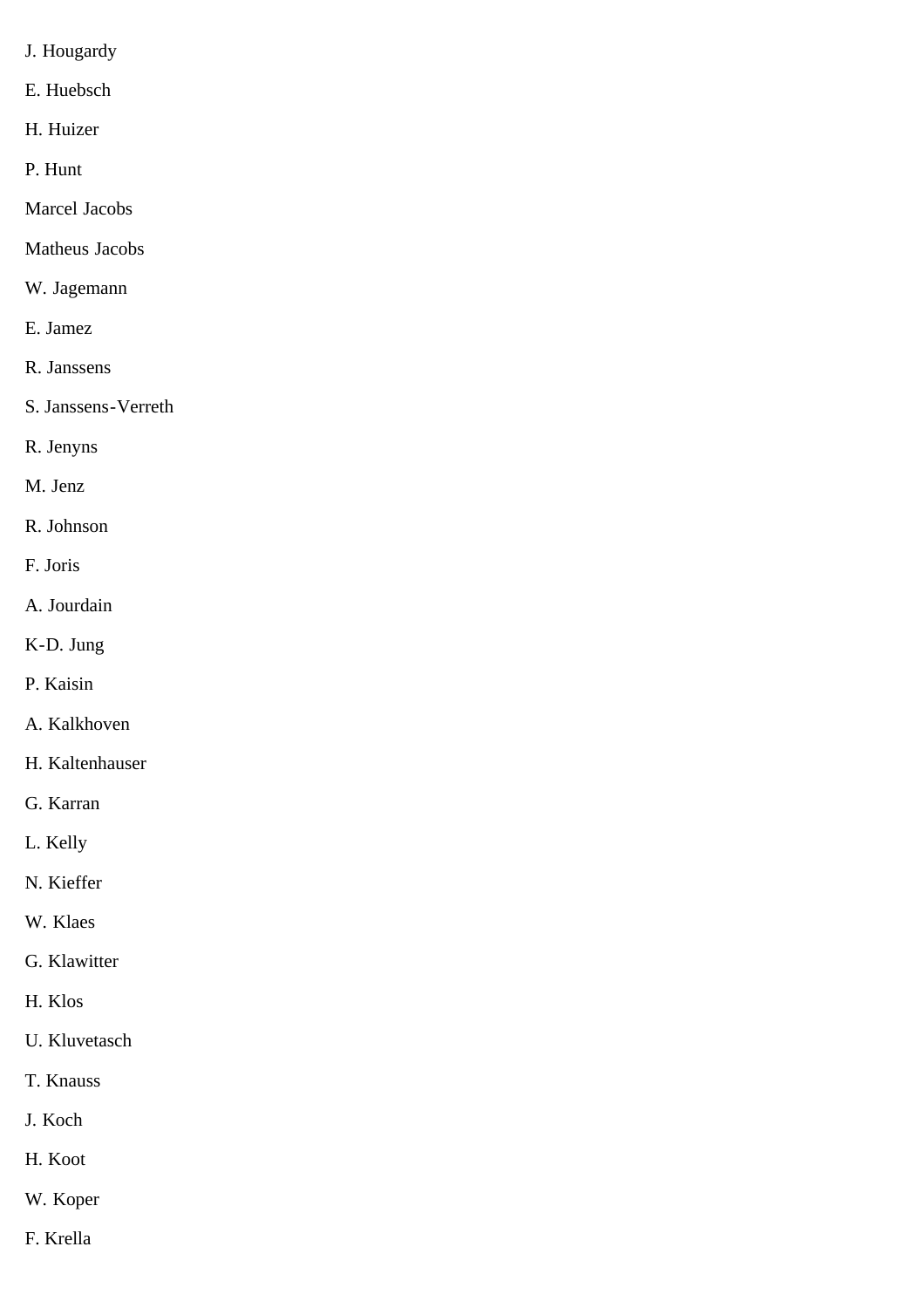- L. Kroll
- J. Kuijper
- H. Kunicke
- M. Laine
- G. Lambert
- L. Lambrechts
- L. Lang
- P. Lascar
- D. Laurent
- G. Lauter
- F. Le Noble
- C. Leclerc
- J. Leclère
- M-C. Leduc
- P. Lefebvre
- Y. Lefèbvre
- F. Legrand
- W. Leistico
- E. Lejeune-Dirichlet
- L. Lelarge
- W. Lembach
- M. Lenaerts
- C. Lenfant
- M. Lenglez
- J. Lenzi
- Y. Leroux
- C. Licker
- D. Liesert
- A. Lieuwen
- H. Liss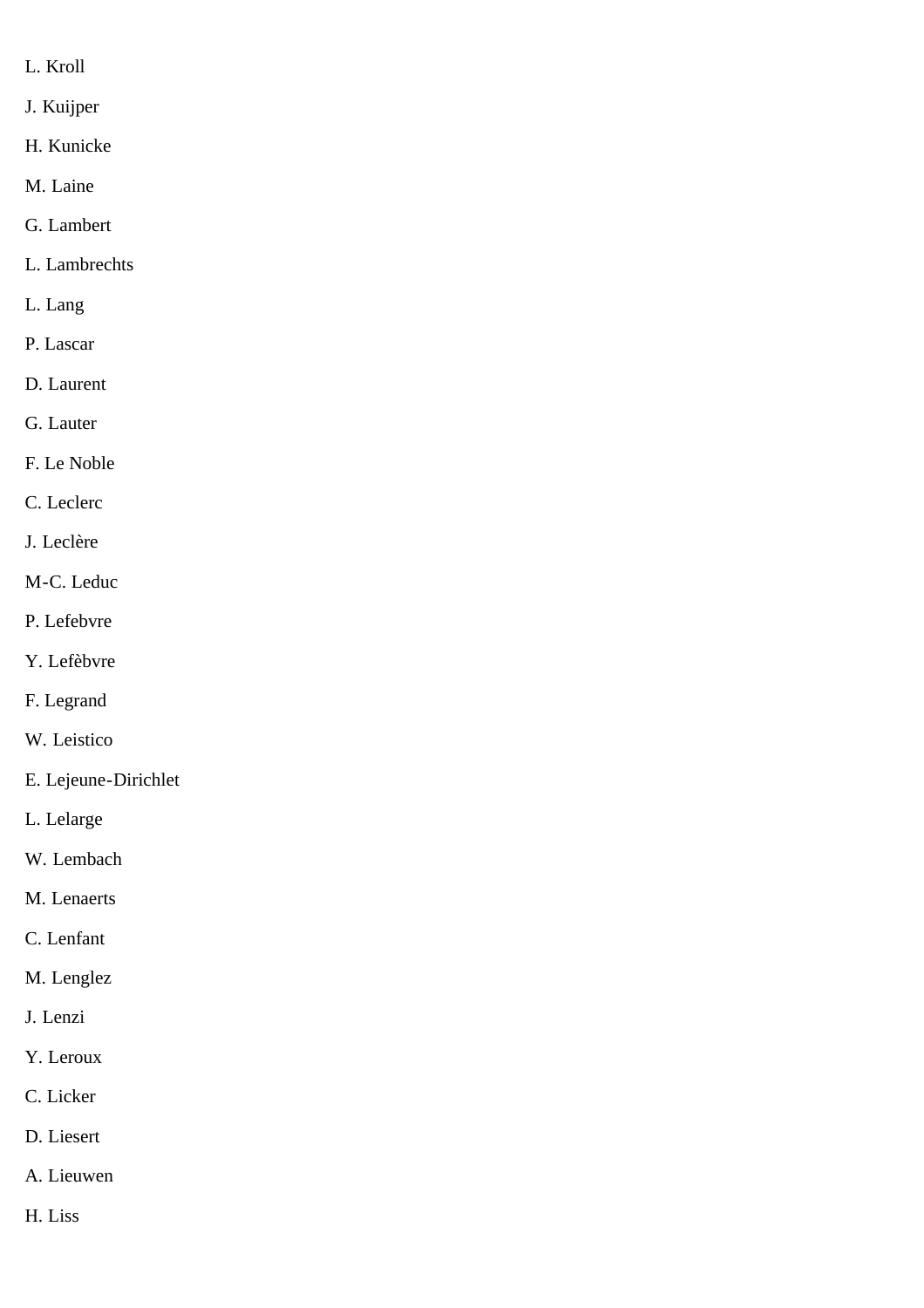- W. Lockner
- L. Loeser
- R. Lucas
- W. Lumpe
- H. Maas
- J. Maes
- Philip Maes
- Pierre Maes
- J. Mager
- S. Mahony
- D. Maillet
- J-P. Majerus
- R. Maloney
- B. Marschner
- T. Martens
- C. Martens-Servaes
- J. Martin
- J. Martins dos Santos
- C. Massie
- C. Massinon
- G. Mathieu
- M. Mathieu
- D. Mauge
- P. Maurus
- P. Meenhorst
- N. Mehrtens
- C. Meier
- A. Meloen
- J. Mercier
- J. Meredith
- E. Merklinger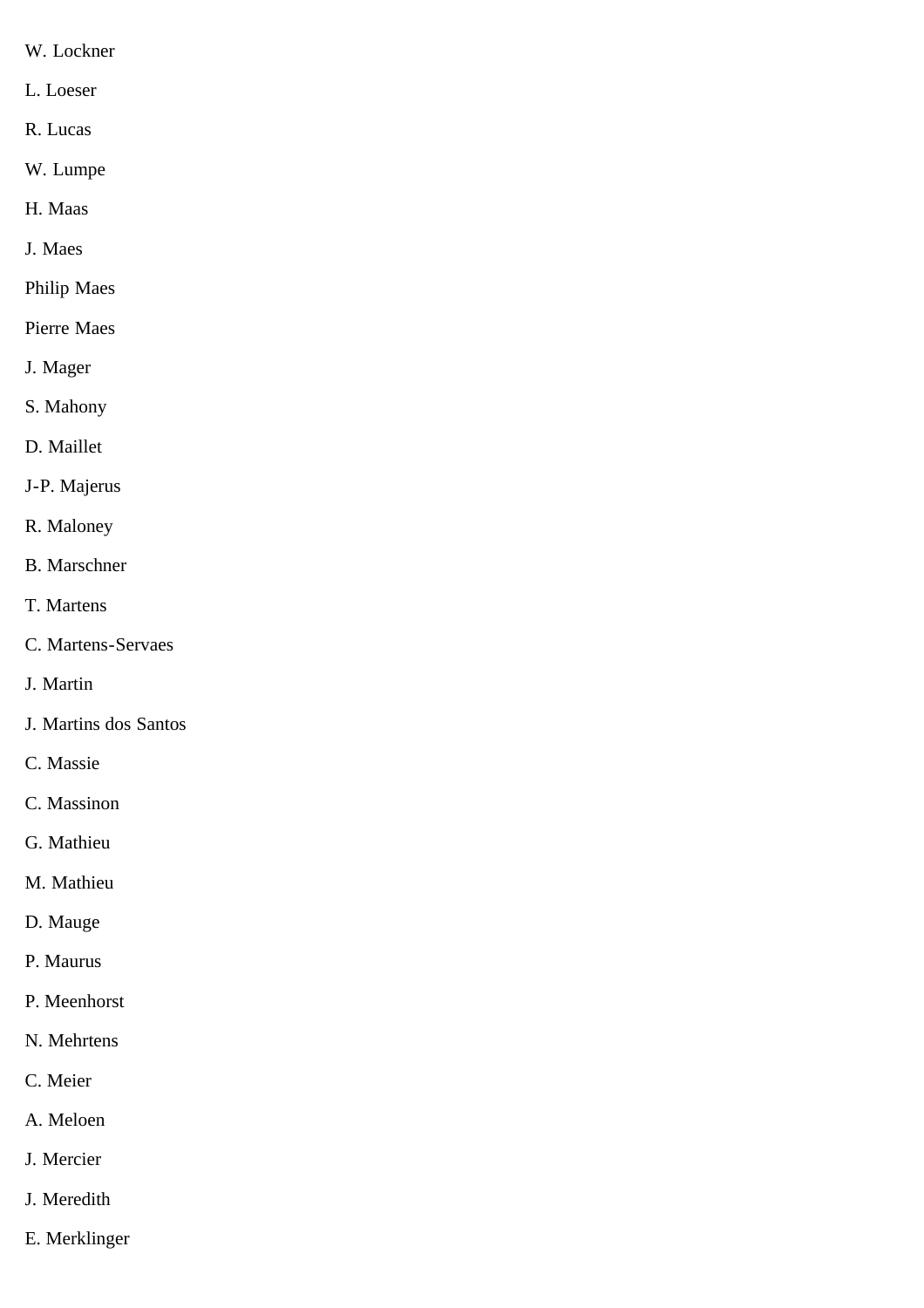- H. Mertz
- W. Mesman
- E. Meyenberg
- B. Meyer
- B. Michaux
- M. Minner
- F. Moitier
- M. Mommers
- P. Montenez
- A. More
- A. Mounier
- R. Muehlstroh
- G. McAuley
- E. McCluskey
- J. McNeill
- F. Nauta
- B. Neher
- C. Nelissen
- H. Neumann
- M. Nicolay
- C. Niesing
- A-M. Nieuweling
- J. Nijpels
- A-M. Nouvel
- J. Nuyt
- L. Olivier
- G. Ostertag
- J. Oury
- H. Pannenberg
- H. Parvais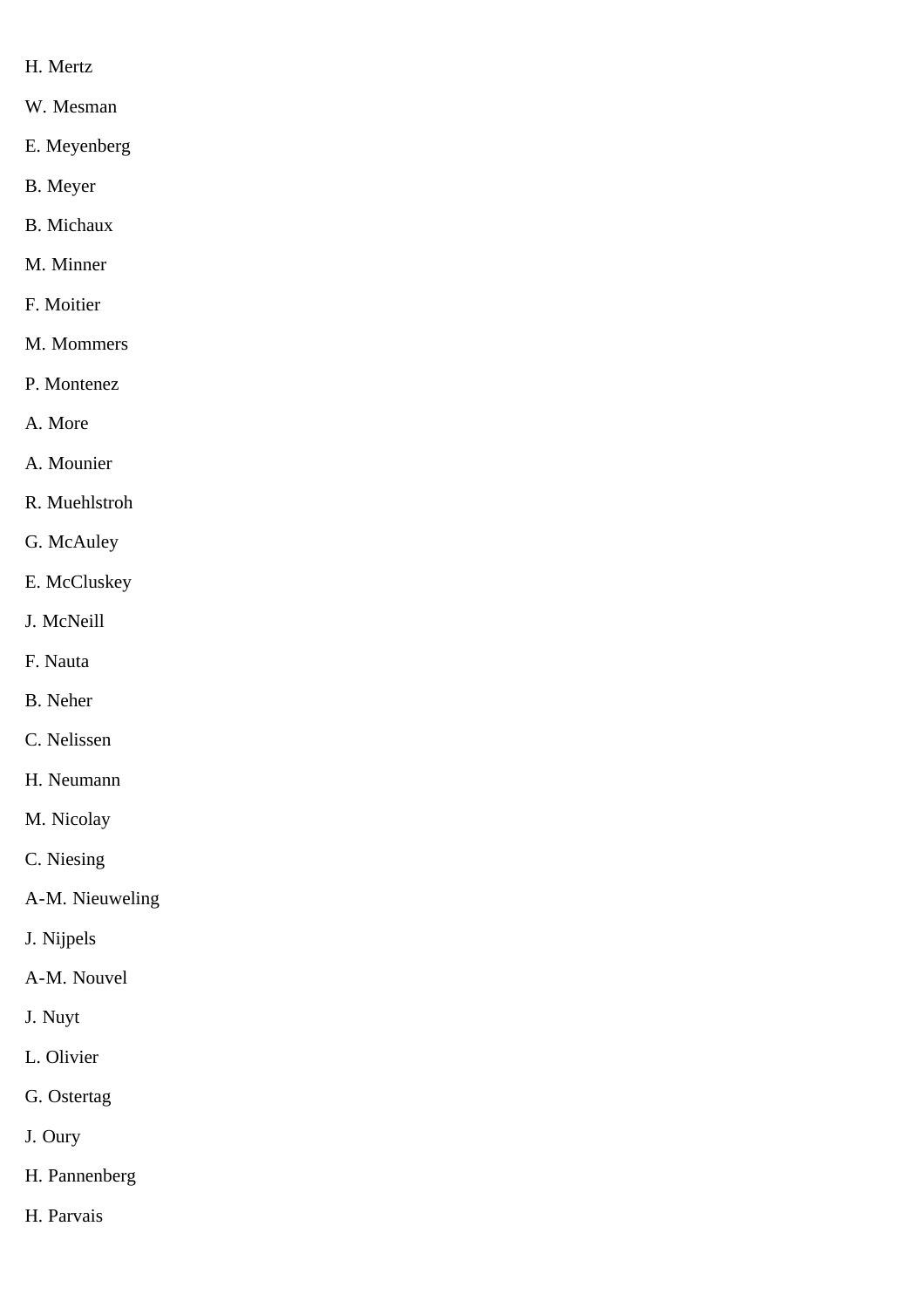- K-U. Pawlicz
- G. Peerbooms
- B. Peeters
- P. Peeters
- R. Peiffer
- R. Perry
- J. Pessus
- M. Pesty
- C. Petit
- E. Petit
- P. Petit
- P. Petitfils
- W. Petter
- A. Peyrat
- V. Pfeiffer
- P. Philips
- E. Phillips
- M. Picard
- R. Pierrard
- C. Poinsot
- J-M. Pomeret
- M. Pommez
- P. Praet
- J. Prevoo
- V. Priplata
- J. Prochasson
- C. Prosser
- M. Prosser
- H. Purvis
- C. Pusch
- B. Puthiers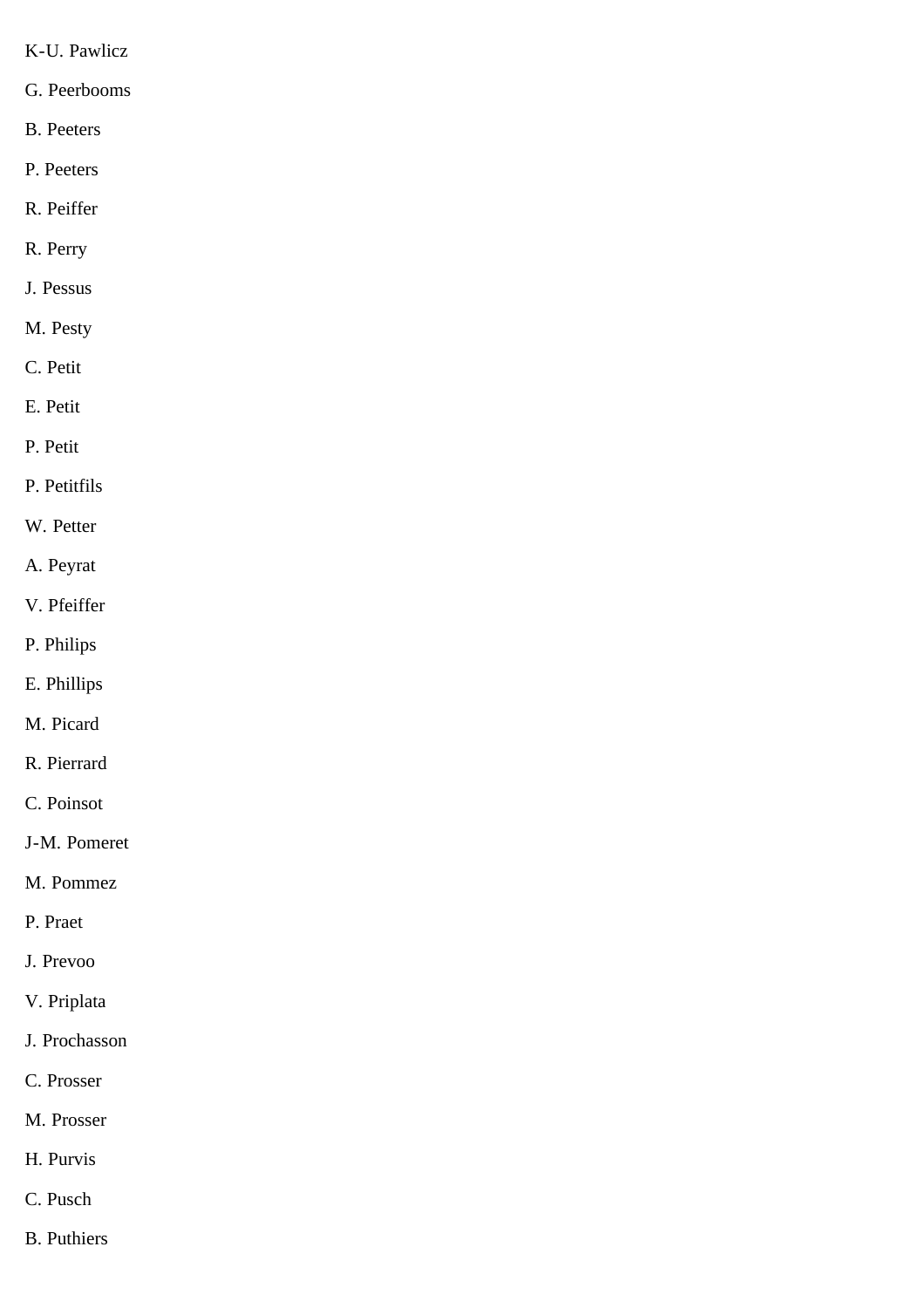- L. Putz
- L. Rabozée
- J. Raes
- M-C. Ragot
- H. Rakete
- M. Reck
- J-L. Renteux
- J-J. Richer
- J-M. Rigolle
- A. Ritchie
- G. Riu
- C. Robijns
- M. Roebroeck
- J. Roelofsen
- J. Ronk
- G. Rossignol
- F. Roth
- J. Roulleaux
- J-M. Roussot
- J-P. Rue
- Alain Rutherford
- Alexander Rutherford
- J-C. Salard
- R. Sampoux
- M. Sanchez Fagulha
- P. Sargent
- J.J. Sauvage
- J. Sawtell
- G. Scheltien
- J. Scheu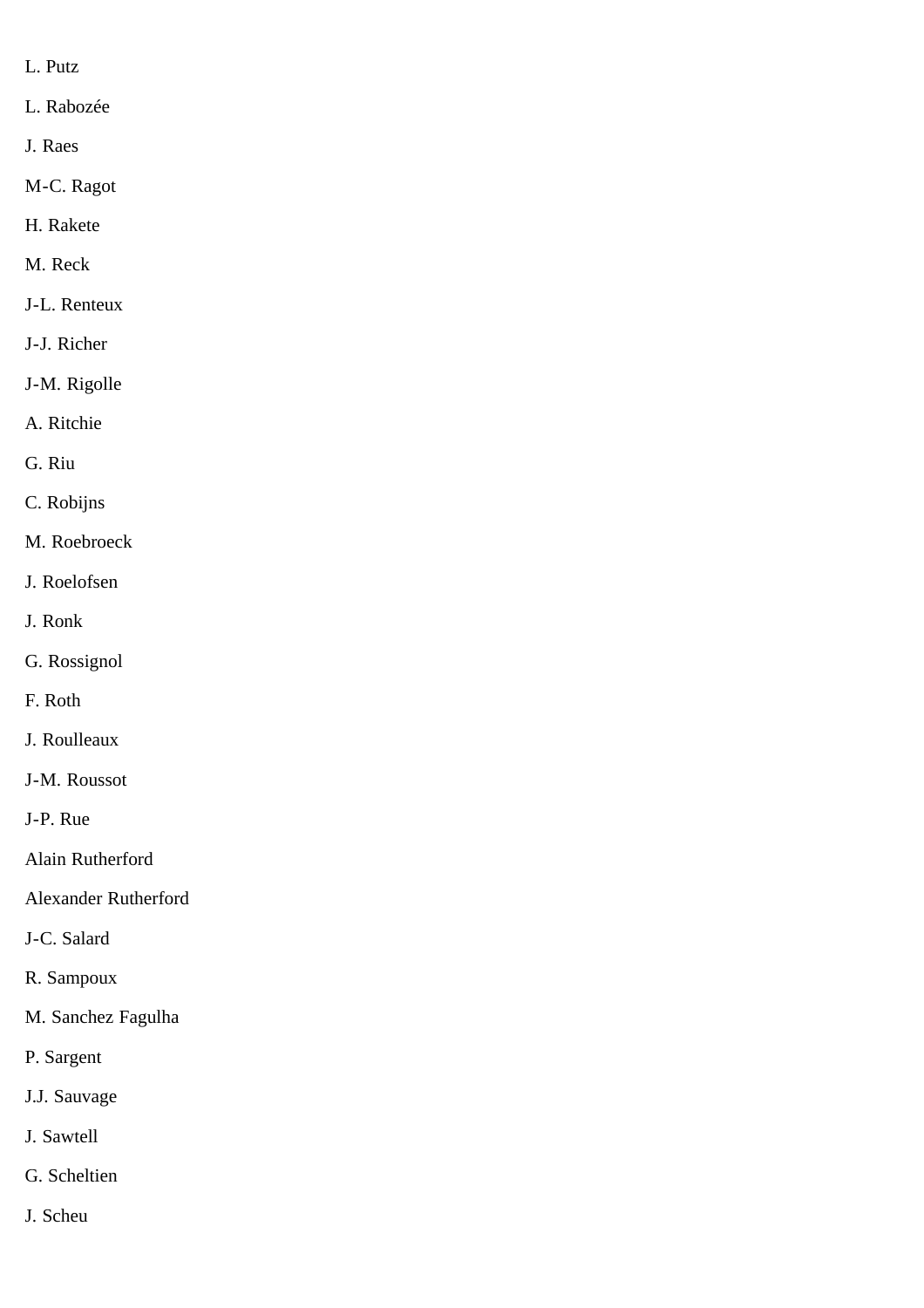- J. Schiettekatte
- P. Schmutz
- G. Schneider
- H. Schneider
- P. Schneider
- U. Schoeke
- G. Schoeling
- M. Schoeling-Veys
- K. Scholts
- J. Schraa
- N. Schreurs
- H. Schroeter
- A. Schuh
- J. Schuller
- M. Schwaller
- K. Seipke
- A. Sena
- M. Severac
- K. Seybold
- W. Sieg
- L. Sillard
- W. Sillevis
- G. Sizun
- F. Skerhut
- P. Slingerland
- P. Smith
- L. Smulders
- M. Sneyers
- E. Snijders
- E. Soehnle
- D. Spragg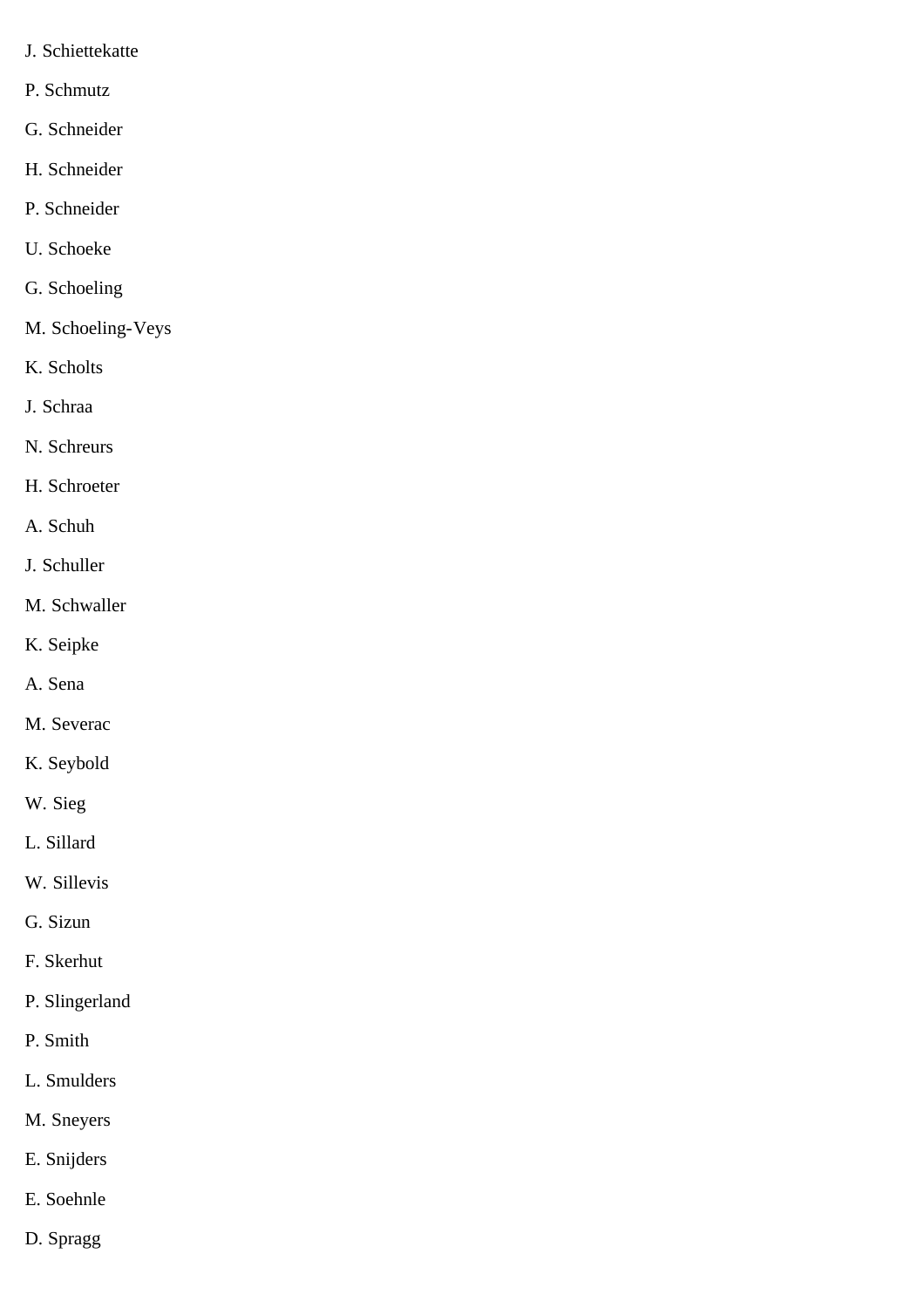- S. Starlander
- B. Stefens
- F. Steijns
- E. Steiner
- W. Steiner
- W. Stijns
- A. Stickland
- Jan Storms
- Joseph Storms
- E. Stuhlsatz
- A. Sunnen
- B. Swinnen-Stappaerts
- N. Szewczuk
- A. Talboom
- E. Talboom
- E. Tant
- E. Taylor
- R. Thacker
- G. Theeten
- J. Thiecke
- J-P. Thiel
- A. Thill
- G. Thorel
- R. Tielemans
- H. Tielker
- J. Timmermans
- C. Tovy
- J-C. Tumelin
- M. Turcan
- R. Ueberhofen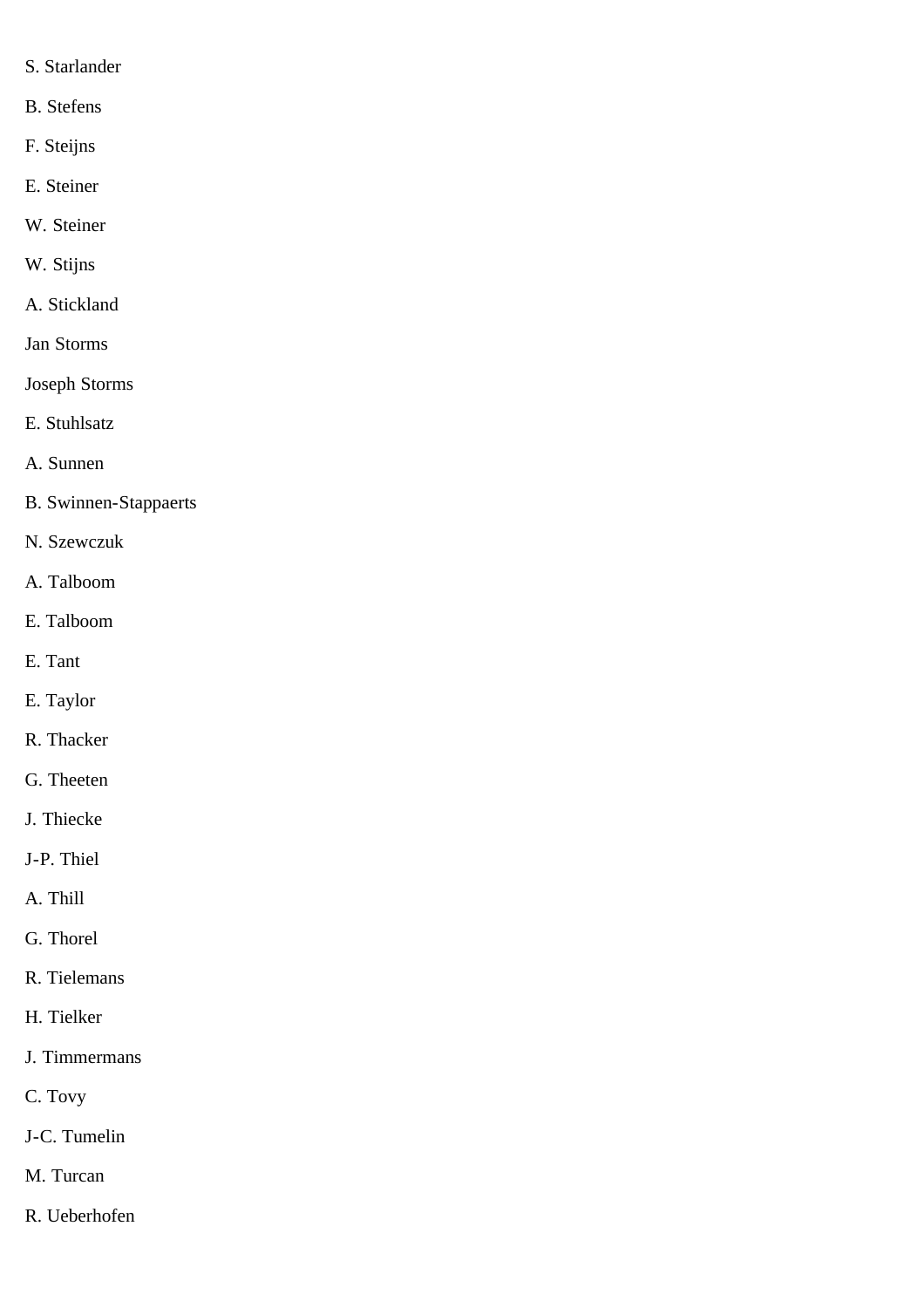- J. Uhl
- A. Urlings
- V. Vachiery
- B. Valdenaire
- J. Van Belle
- P. Van Berckel
- G. Van Campenhout
- R. Van Cauwelaert
- H. Van De Vorst
- A. Van Den Broeck
- E. Van Den Heuvel
- C. Van Der Flier
- M. Van Der Sluis
- G. Van Dijk
- A. Van Dooren
- S. Van Dronkelaar
- J. Van Eck
- E. Van Eupen
- H. Van Everdingen
- P. Van Grieken
- T. Van Hal
- M. Van Hemelrijck
- F. Van Landuyt
- W. Van Leeuwen
- R. Van Lierde
- J. Van Raayen
- J. Van Riemsdijk
- J. Van Tilburg
- T. Vandamme
- H. Vanden Bosch
- C. Vandenberghe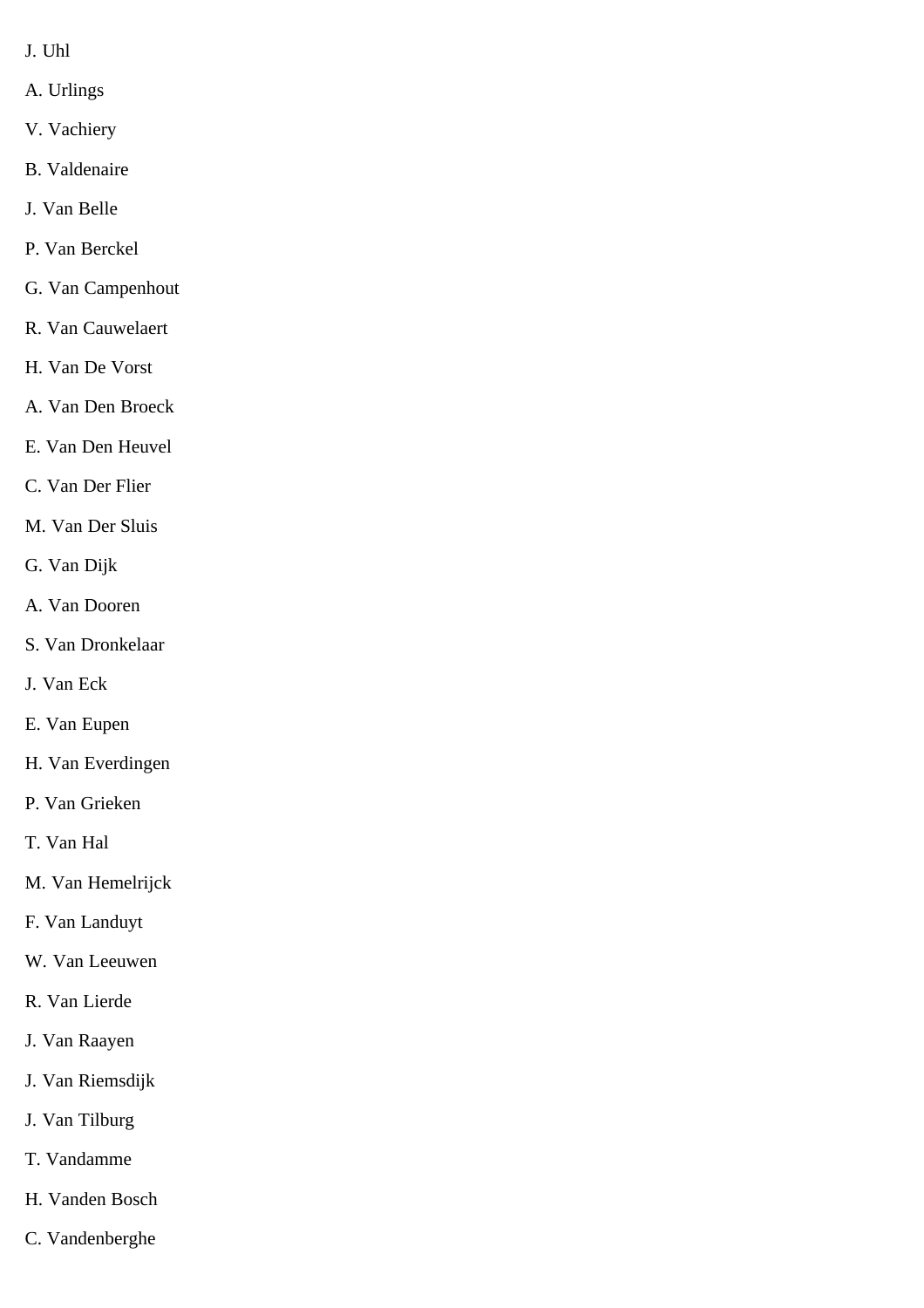- B. Vandenberghe-Vaury
- J-P. Vanderspikken
- D. Vanderstraeten
- E. Vanschoenwinkel
- M. Vatinel
- K. Vent
- P. Vercruijsse
- P. Vergauts
- F. Vergne
- J. Verlinden
- H. Vermaesen
- F. Vermoesen
- M. Verschaffel
- M. Verschelden
- L. Verwilst
- W. Viertelhauzen
- Y. Viroux
- P. Visser
- C. Vodak
- J-C. Vollant
- N. Vrancken
- E. Vreede
- F. Wagner
- W. Warner
- E. Watkins
- J. Watson
- H. Weis
- G. Wendling
- F. Werthmann
- P. Wildey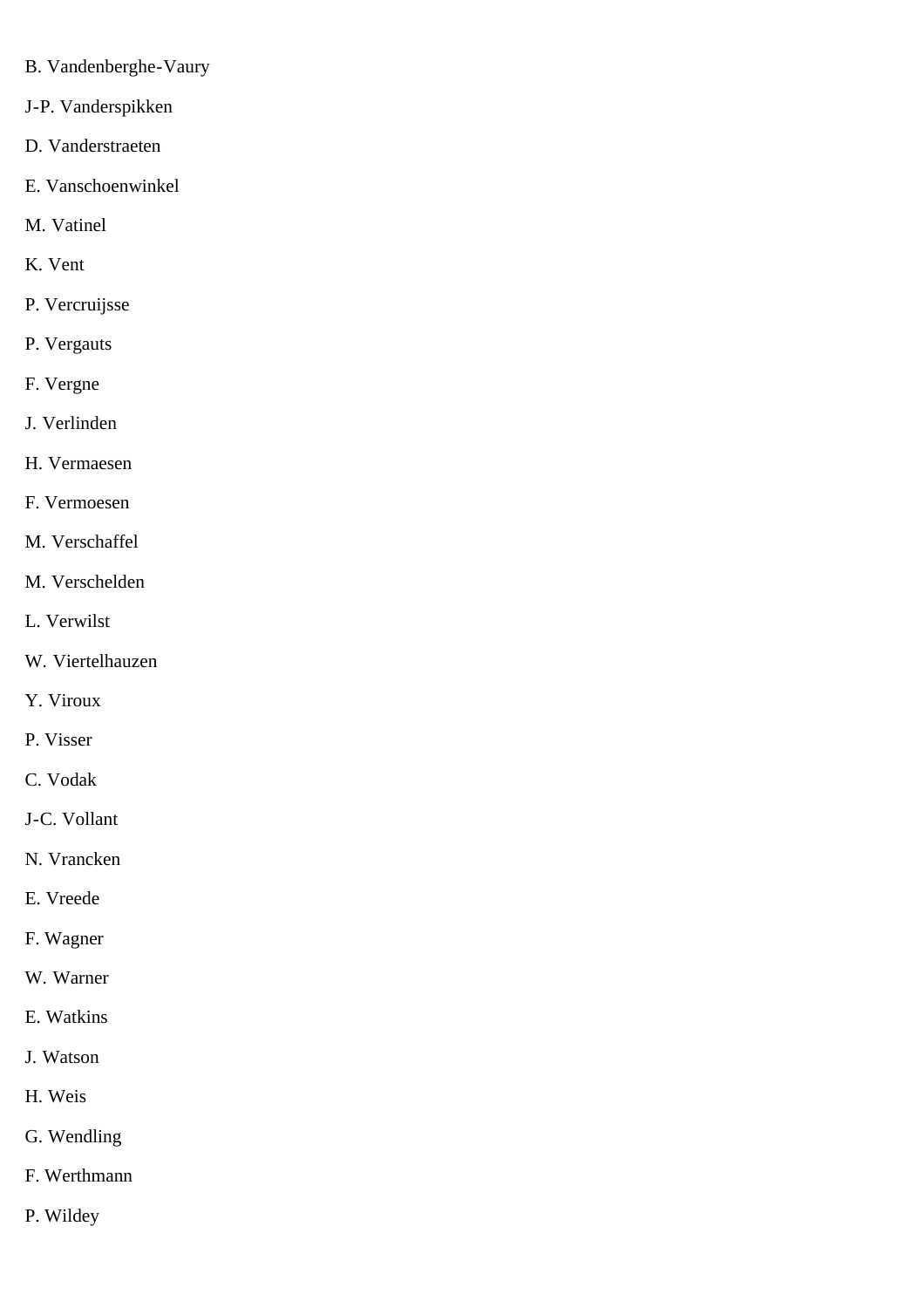- M. Wildner
- R. Wilkening
- R. Williams
- D. Winkler
- F. Wissink
- W. Withofs
- J. Wolynski
- P. Wood
- M. Woods
- R. Xhrouet
- D. Young
- J. Zabka
- H. Zandvliet
- W. Zieger
- J. Zipp
- R. Zoellner

Considering Articles II, paragraph 5, and VII, of the Statute of the Tribunal and Article 92(1) and (2) of the Staff Regulations governing officials of the Agency;

Having examined the written evidence and decided not to order oral proceedings, which none of the parties has applied for;

Considering that the facts of the case and the pleadings may be summed up as follows:

A. At its 62nd Session, on 7 July 1983, the Permanent Commission of Eurocontrol decided to bring in a 5 per cent differential in net pay between the European Communities and Eurocontrol by gradually reducing net pay at Eurocontrol. The International Convention on Co-operation for the Safety of Air Navigation was amended for the purpose from 1 January 1986.

Cost-of-living weightings are applied to the pay of Eurocontrol staff, the aim being to give everyone the same purchasing power whatever his duty station.

In a working paper of 19 January 1989 the Director General submitted to Eurocontrol's Committee of Management for adoption with retroactive effect from 1 January 1981 a set of revised weightings that had been published by the European Communities on 27 October 1988. The paper explained that the new weightings would not apply to all duty stations and could not be taken into account for the purpose of adjusting net pay differentials.

The complainants are members of the staff of Eurocontrol. They submitted to the Director General requests under Article 92(1) of the Staff Regulations. They did so in January and February 1989: though the dates are not on the copies filed with the Tribunal they are not at issue. In their requests they asked the Director General to apply to their salaries the new weightings published by the European Communities, in full as from 1 January 1981, and whether or not any reduction in their pay was lawful; to take account of the weightings in recalculating the successive reductions made in their pay; and to repay to them any sums wrongfully withheld.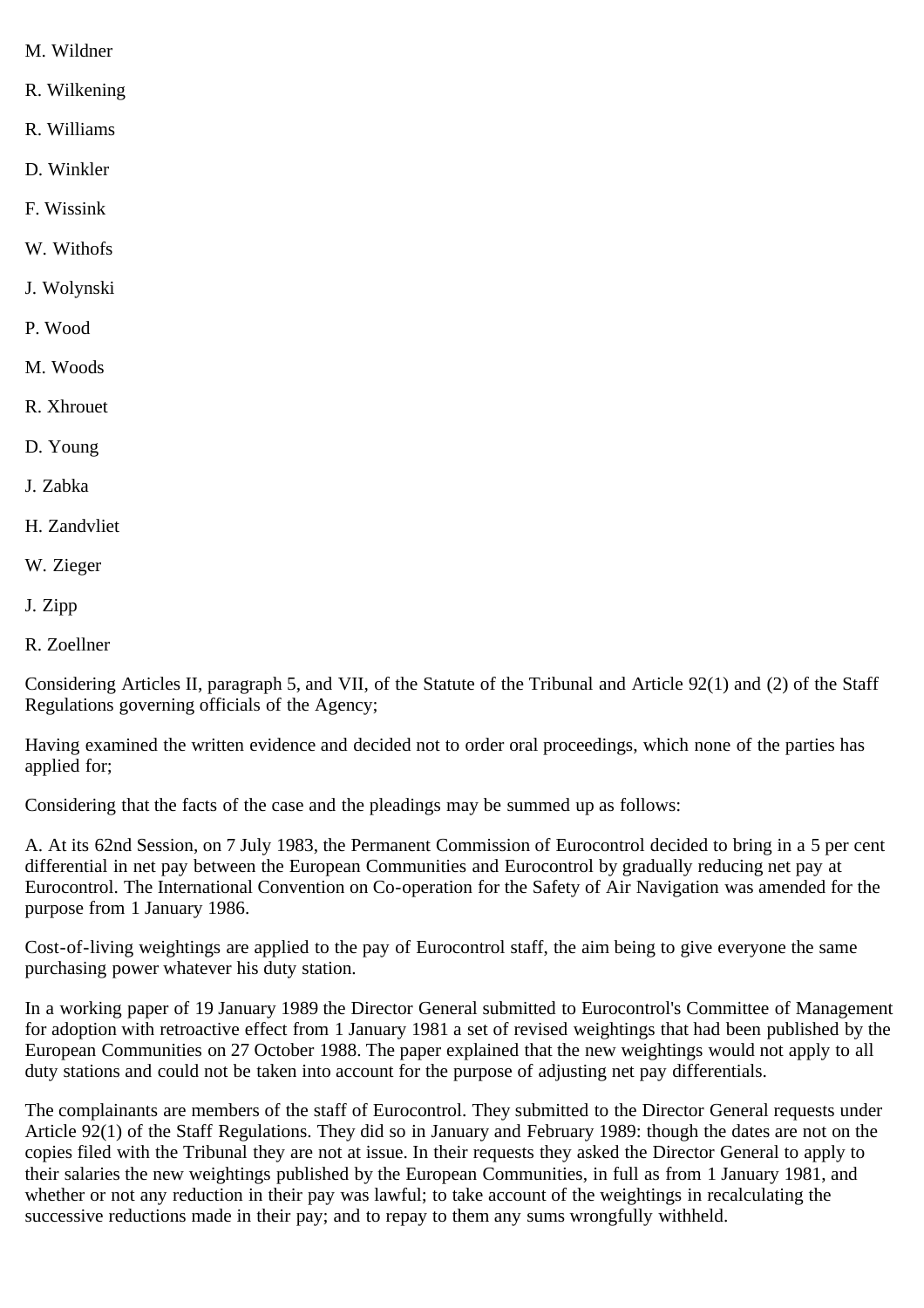By office notice 6/89 of 21 March 1989 the Director of Personnel and Finance informed the staff that at its 158th Session the Organisation's Committee of Management had approved the new weightings for several duty stations as from 1 January 1981 and that the amount of arrears would be worked out as soon as possible.

By decisions of 30 May 1989 the Director General rejected the complainants' requests on the grounds that there was no cause of action: the procedure for adoption of the new weightings had already begun by the date of their requests; office notice 6/89 had explained that it would take time to apply them in each case; and insofar as the requests foreshadowed internal appeals they were irreceivable since the appointing authority had not yet notified individual decisions adversely affecting the staff nor had the Permanent Commission of the Organisation yet approved the new salary scales to be applied from 1 July 1988.

In August 1989 - again the dates do not appear on the texts filed but are not contested - the complainants each lodged an internal "complaint" under Article 92(2) against the rejection of their requests. They contended that their requests had not foreshadowed appeals and had shown a cause of action inasmuch as the Director General's working paper had already made it plain that there was to be no provision for recalculating the margins used to apply the reductions in pay in furtherance of the Permanent Commission's decision to make pay 5 per cent lower at Eurocontrol than in the European Communities.

Office notice 14/89 of 23 August 1989 announced adjustments as from 1 July 1988 in pensions and salary that took account of the new weightings.

On 3 November 1989 Miss Caloo, Mr. Haines and Mr. Runacres filed complaints with the Tribunal impugning the implied rejection of their 92(2) complaints.

By letters of 14 December 1989, the decisions impugned by the other complainants, the Director of Personnel and Finance rejected their 92(2) complaints as irreceivable on the grounds that they were not challenging decisions adversely affecting them, such as the pay slips issued in late August and in September 1989 or the office notice of 23 August 1989. The Director added that in any event their claims were devoid of merit.

B. Miss Caloo, Mr. Haines and Mr. Runacres contend that their complaints are receivable, having been filed, as Article VII(3) of the Tribunal's Statute requires, not later than 150 days from the date of notification of their 92(2) complaints.

The other complainants also submit that they duly filed not later than 90 days from the date at which they had got the letters of 14 December 1989 from the Director of Personnel and Finance.

All the complainants contend on the merits that so long as they get no increase in net pay there are no grounds for making the reduction the Permanent Commission approved in 1983.

Whenever the weighting for a duty station threatens to bring net pay down there is a safeguard against a fall: the figure is kept up by letting any increments due accrue until the decline has been offset.

The figures given in the working paper of 19 January 1989 show that some of the weightings, for example the one applicable to the Netherlands, had gone down appreciably. By the complainants' reckoning there would have been no reason to go ahead with the first stage of the reduction in pay had the weightings been known at the time. A rise in net pay must be taken over the whole period in which the figure fell back, the relevant level being that which immediately preceded the first decline. For the Netherlands 1 July 1985 was the last date before the revised weightings brought down net pay. So the salaries of officials stationed in that country and affected by the fall should be frozen until rises have made up the amounts wrongfully withheld. That would leave no room for any reduction in pay up to now.

Since the rule is that staff at different duty stations must have the same purchasing power, making no salary reduction in one country means making none in any other.

The complainants invite the Tribunal to quash the decisions to reject their internal "complaints". They want to have the revised weightings retroactively taken into account for the purpose of determining the rates at which the stages of the reduction in Eurocontrol pay occur (which would wipe out the reductions). They claim the refund of the sums wrongfully withheld and awards of costs.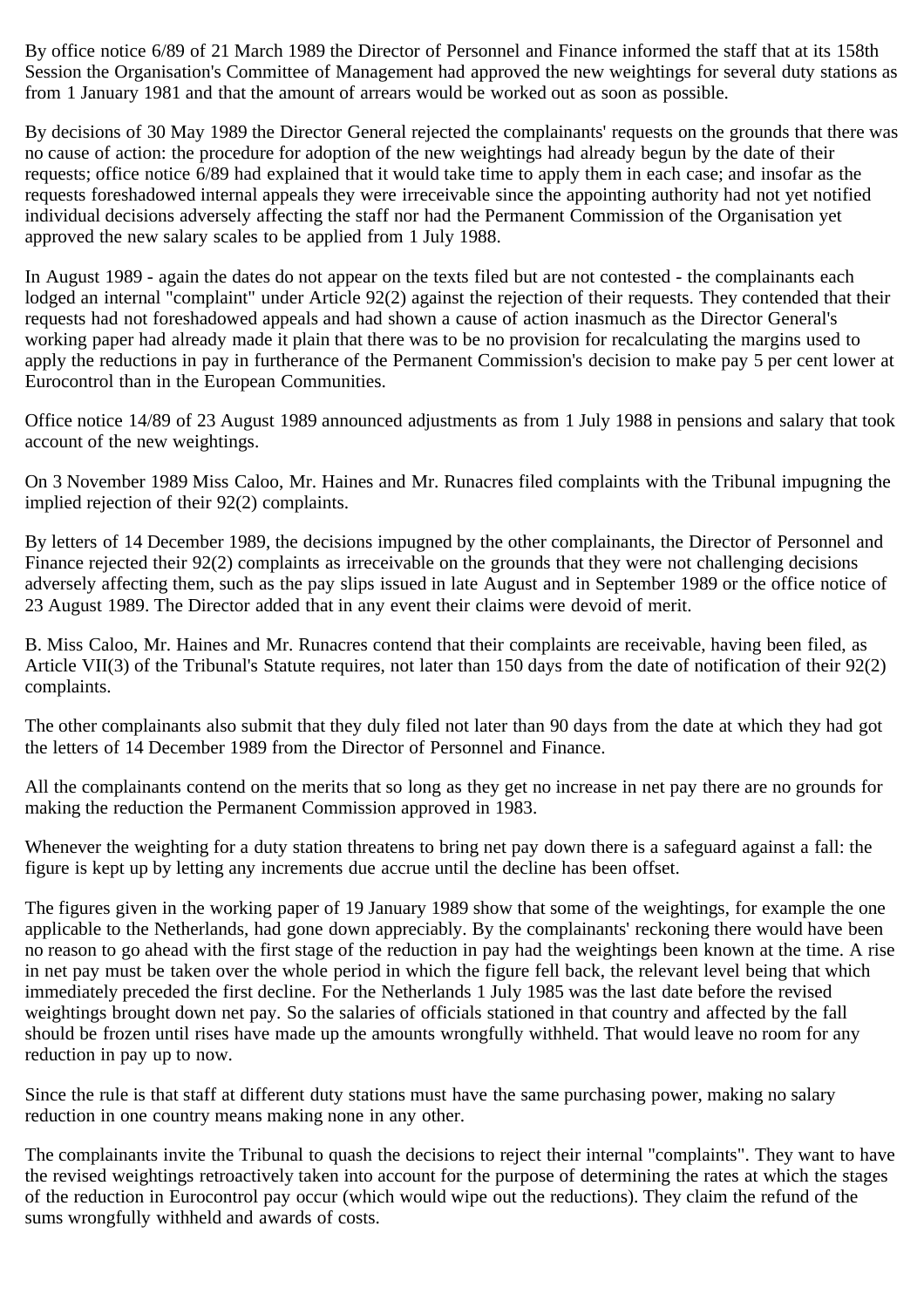C. Eurocontrol replies that the complaints are irreceivable and submit that the complainants have acted in breach of the spirit of the internal appeals procedure. Their letters of January and February 1989, which were in standard form and run off in hundreds of copies, were more like a petition calculated to put the Organisation under pressure than Article 92 requests. Besides, the complainants were aware of the efforts then being made to update the weightings and knew that there would eventually be individual challengeable decisions. Their requests showed no cause of action.

The complaints filed by Miss Caloo, Mr. Haines and Mr. Runacres are also premature. Rejection was not implied, according to Article 92 of the Staff Regulations, until four months after they had notified their 92(2) complaints, and they have therefore failed to exhaust the internal means of redress.

In subsidiary submissions on the merits the Organisation contends that it is the actual increase in net pay, not the weightings, that count. The complainants' reasoning is unsound because it makes two mistaken assumptions. For one thing, the rate at which salaries are adjusted depends on pay levels, not at 1 July 1985, but at 1 January 1986, since the initial adjustment that took effect on 1 July 1986 was based on data relating to the period beginning on 1 January 1986. For another thing, there is no reason to challenge the adjustments already brought in since the value of the factors they are based on has never gone down; net pay has consistently risen since 1 January 1986, even in the Netherlands and the Federal Republic of Germany, where it is still disproportionately high.

The real bone of contention is the "restraint" on pay rises, an issue the Tribunal has already ruled on.

D. In their rejoinders the complainants observe that by using the term "restraint" instead of "reduction" Eurocontrol has altered the terms of the decision the Permanent Commission took in 1983. They have never challenged reduction as a matter of principle and have indeed said quite explicitly that their suit has no bearing on the lawfulness of the reduction.

They maintain that their complaints are receivable: their letters requesting a decision were not a "petition" and under Article 92 the rejection of a request constitutes in itself an act adversely affecting the individual who made it.

Miss Caloo, Mr. Haines and Mr. Runacres further submit that in matters of procedure they have to comply with the shortest time limit, the one set in the Tribunal's Statute, and that there is therefore nothing premature about their complaints.

As to the merits, they reject the Organisation's figures. They submit that the weightings have a direct impact on net pay and, especially in the Netherlands, the lower weightings make for a cut in net pay. If the new weightings had been known before 7 July 1987 there would have been no cause whatever for adjustment since pay levels in the Netherlands would have been frozen at their 1985 level. Being unwarranted, the reductions cannot stand.

E. In its surrejoinders Eurocontrol confirms that the impugned decisions are about adjustment of an increase, not about reduction in pay below levels in the European Communities. It maintains that the complaints are irreceiv-

able because they disclose no cause of action and are premature. The complainants' submissions rest on mistaken assumptions.

## CONSIDERATIONS:

**Joinder** 

1. The material issues being common, the complaints are joined to form the subject of a single ruling.

## Receivability

2. By letters of which the copies put to the Tribunal bear no date but which the Organisation does not deny having received the complainants submitted to the Director General of Eurocontrol "requests" under Article 92(1) of the Staff Regulations that a decision be taken. They referred in their letters to a working paper that was to be put to the Committee of Management at a forthcoming meeting about "adjustment with retroactive effect from 1 January 1981 of the weighting coefficients to be applied at Eurocontrol duty stations". They said that the paper prescribed a new factor for the reckoning of salary and they asked for a decision to apply the new weightings in full and, in particular, to take account of them for the purpose of recalculating the amounts of the gradual reductions in pay.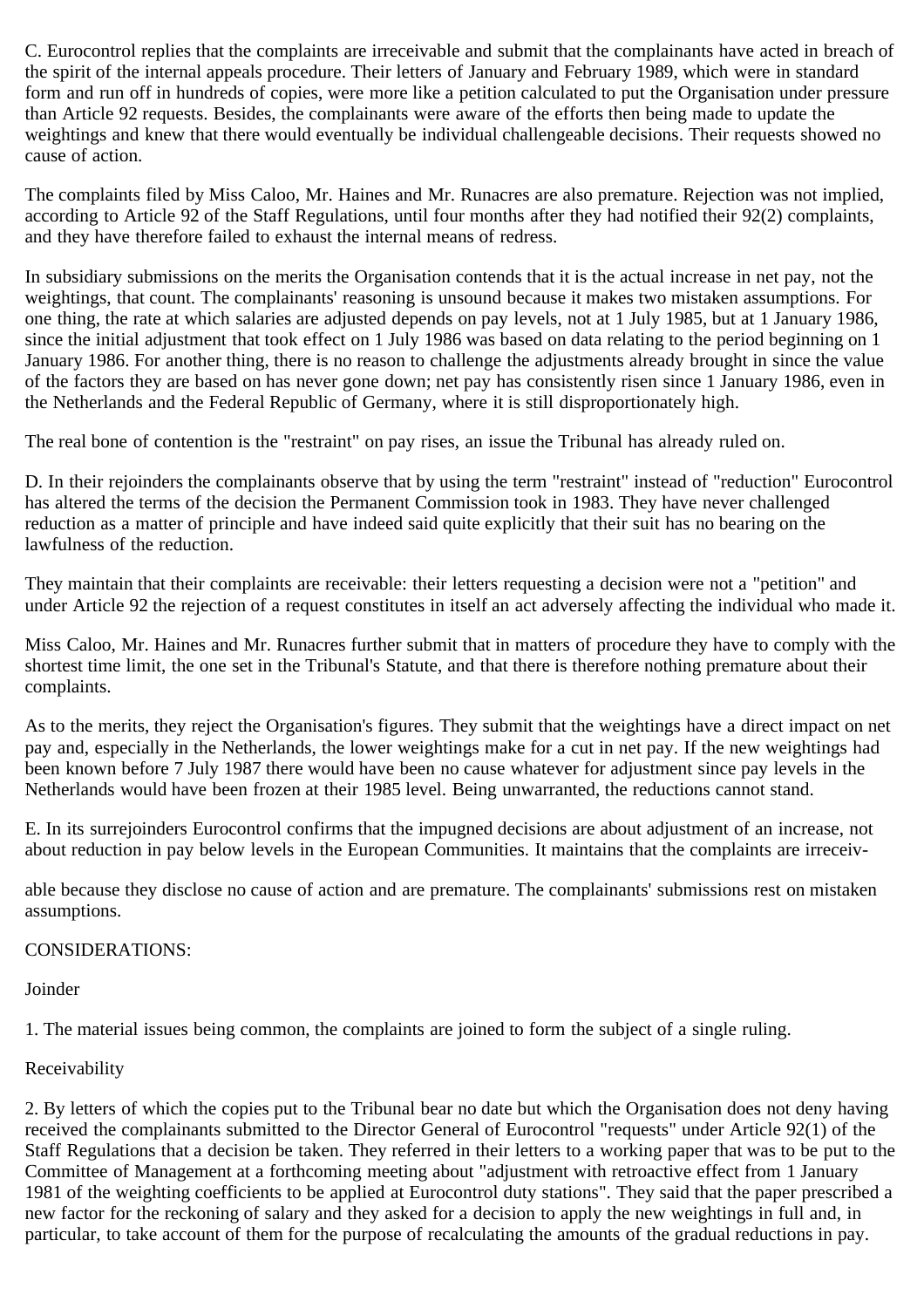The Director of Personnel and Finance answered on the Director General's behalf in letters of 30 May 1989 which explained Eurocontrol policy on the matter; reminded the complainants that an office notice had informed them that time was needed to apply the weightings to each staff member; and pointed out that the upward adjustment of basic salary and the weightings for the purpose of the third stage had not yet been approved.

Being dissatisfied with those answers, the complainants submitted to the Director General, again at some unknown date, "complaints" under Article 92(2) of the Staff Regulations putting forward the same pleas but not mentioning any individual decisions. Decisions of 14 December 1989 signed by the Director of Personnel and Finance rejected the 92(2) complaints. Those are the decisions challenged by Mr. Albertini, Mr. Pieri, Mr. Roumajon, Mr. Rousée, Mr. Sondt and Mr. Willox. Miss Caloo, Mr. Haines and Mr. Runacres, who filed their complaints on 3 November 1989 before notification of the decisions, are challenging the rejection they infer from the Organisation's failure to reply.

In the decisions of 14 December 1989 the Director said, among other things, that the complaints were irreceivable because they failed to challenge any "decision by the appointing authority" adversely affecting the complainants, such as the pay slips issued at the end of August and in September 1989 or, in the case of those who had not been granted relief for the period from 1 July 1986 to 30 June 1988, office notice 14/89 of 23 August 1989. He applied that reasoning to all of the complainants.

3. The complaints may be declared irreceivable on several counts. One possible objection to receivability is that at the outset the complainants were challenging decisions that had not even been taken and their internal appeals were therefore premature.

4. But the grounds on which the Tribunal prefers to base its ruling are that there was breach of Article VII(1) of its Statute. It is true that the measure under challenge affects several groups of staff and is therefore general in purport. But that does not in itself make the complaints irreceivable: decisions do not need to be individual to be challengeable before the Tribunal. As Article VII(2) of the Tribunal's Statute makes plain, a general decision too is challengeable. That article sets the time limit for filing a complaint against "a decision affecting a class of officials", in other words a general decision.

Yet that does not mean that a complaint challenging any sort of general decision will necessarily be receivable: there is also the rule in VII(1) that the internal means of redress must have been exhausted.

Article VII(1) reads: "A complaint shall not be receivable unless the decision impugned is a final decision and the person concerned has exhausted such other means of resisting it as are open to him under the applicable Staff Regulations". Although VII(1) will apply mainly where the impugned decision might have been directly challenged within the Organisation, it will be fatal to a complaint against a general decision if that decision, though not subject to direct internal appeal, must ordinarily be followed by an individual one against which appeal does lie. That construction of the article precludes entertaining an appeal against a general decision where the arrangements for giving it effect may be unknown. Moreover, it is not certain that the general rules to be applied had become final by the time at which the impugned decisions were taken.

The impugned decisions do not put figures on the entitlements of each of the complainants it applies to. The figures will be known only when individual decisions have been taken, and the competent administrative authority or a subordinate will presumably take them on the strength of the general decision. In the circumstances the complainants may not now challenge the validity of the general decision they are objecting to. Before they come to the Tribunal they must be able to cite individual decisions.

The complaints being irreceivable, there is no need to entertain the Organisation's further objection that some of the complainants failed to observe the time limits for appeal.

DECISION:

For the above reasons,

The complaints are dismissed.

In witness of this judgment Mr. Jacques Ducoux, President of the Tribunal, Tun Mohamed Suffian, Vice-President,